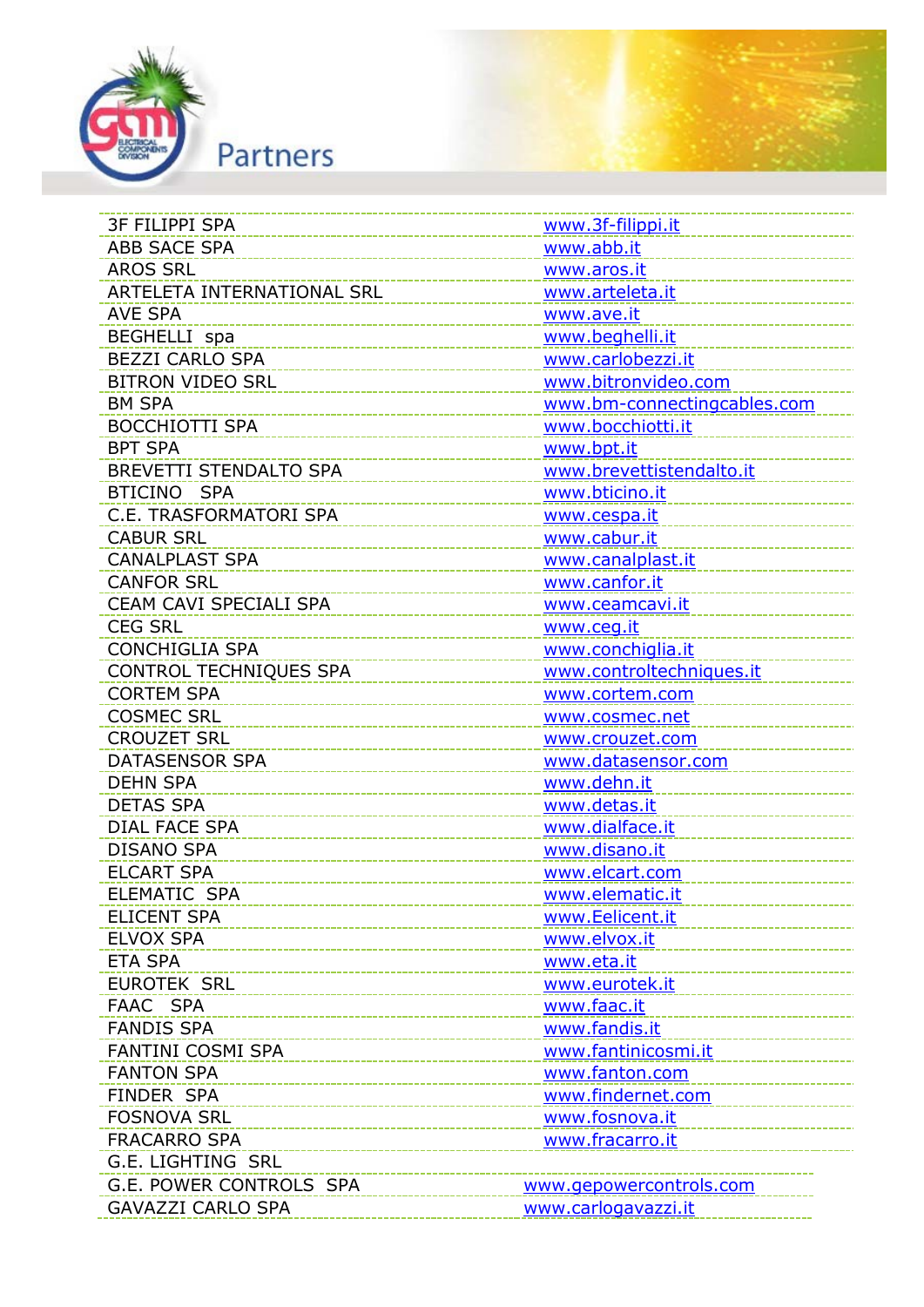

| GEROS SRL                                   |                           |
|---------------------------------------------|---------------------------|
| <b>GEWISS SPA</b>                           | www.gewiss.com            |
| <b>GIOVENZANA SRL</b>                       | www.giovenzana.com        |
| <b>GOCCIA ILLUMUMINAZIONE SRL</b>           | www.goccia.it             |
| <b>HARTING SPA</b>                          | www.harting.com           |
| HT ITALIA SRL                               | www.htitalia.it           |
| I.M.E. SPA                                  | www.imeitaly.com          |
| IGUZZINI ILLUMINAZIONE SRL                  | www.Iiguzzini.com         |
| IMB SRL                                     | www.imbmultifor.it        |
| <b>INDUPLAS SPA</b>                         | www.induplas.it           |
| <b>INGELVA SRL</b>                          | www.ingelva.it            |
| <b>INSET TUBI SPA</b>                       | www.inset.it              |
| <b>INTERCABLE SRL</b>                       | www.intercable.it         |
| <b>IRCE SPA</b>                             | www.irce.it               |
| <b>ITALWEBER SPA</b>                        | www.italweber.it          |
| <b>ITC AUDIO SRL</b>                        | www.itcaudio.it           |
| <b>KERT SRL</b>                             | www.kert.it               |
| L.C. RELCO SRL                              | www.relco.it              |
| LANZINI ILLUMINAZIONE SRL                   | www.lanzini.it            |
| <b>LAPP ITALIA SRL</b>                      | www.lappitalia.it         |
| LE PROLUNGHE SAS                            | www.leprolunghe.com       |
| LEGRAND SPA                                 | www.legrand.it            |
| LEONARDO LUCE ITALIA SPA                    | www.leonardoluceitalia.it |
| <b>LOMBARDO SPA</b>                         | www.lombardo.it           |
| <b>LONGO MARTINO SRL</b>                    | www.longomartino.com      |
| <b>MARECO LUCE SRL</b>                      | www.marecoluce.it         |
| <b>METALMEK SRL</b>                         | www.metalmek.net          |
| <b>MKS SRL</b>                              | www.                      |
| MO.EL. SRL                                  | www.mo-el.com             |
| MODERNOTECNICA SPA                          | www.modernotecnica.it     |
| <b>NAXSO SRL</b>                            | www.naxso.it              |
| NOBILE ILLUMINAZIONE SRL                    | www.nobile.it             |
| <b>NOVALUX SPA</b>                          | www.novalux.it            |
| NUOVAMIZAR ILLUMINAZIONE SRL                | www.                      |
| <b>OBO BETTERMANN SRL</b>                   | www.obo-bettermann.com    |
| OMEGA FUSIBILI SPA<br>_____________________ | www.omegafusibili.it      |
| <b>OMRON SRL</b>                            | www.omron.it              |
| ORIEME ITALIA SPA                           | www.orieme.com            |
| <b>OSRAM SPA</b>                            | www.osram.it              |
| OVA SPA                                     | www.ova.it                |
| PALAZZOLI SPA                               | www.palazzoli.it          |
| PERRY ELECTRIC SRL                          | www.perry.it              |
| PHILIPS SPA                                 | www.philips.it            |
| PHOENIX CONTACT SPA                         | www.phoenixcontact.com    |
|                                             |                           |